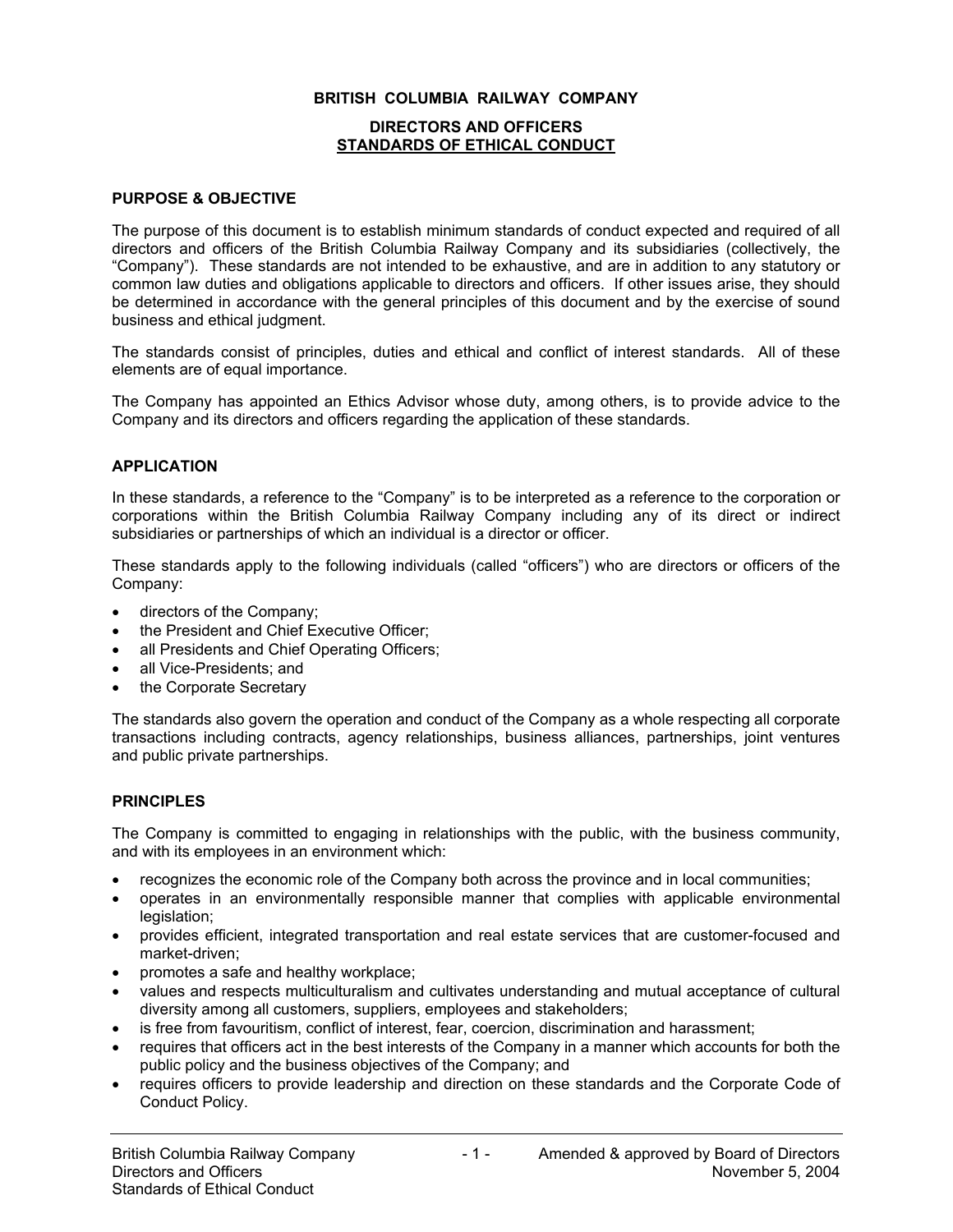# **DUTIES**

The following duties are applicable to officers and are in addition to other laws governing the duties of directors.

# *Duty of Loyalty*

An individual that is an officer must act honestly, in good faith, and in the best interests of the Company. In placing the interests of the Company ahead of their own personal or business interests, an officer must:

- avoid situations that place the officer in a conflict of interest;
- be honest in the officer's dealing within the Company and with others on behalf of the Company;
- maintain the confidentiality of information received by the officer in the capacity as an officer; and
- avoid situations where the officer could profit at the expense of the Company, appropriate a business opportunity of the Company, or otherwise put the officer in a position of conflict between the officer's own private interests and the best interests of the Company.

If a director has been selected to the board of the Company as a nominee or representative of a stakeholder group or region, the officer must uphold the above duties to the Company, even when those duties conflict with the wishes of the stakeholder or constituent. An officer must clearly understand that his or her primary duty is to act in the best interests of the Company.

## *Duty of Care*

An officer owes a duty of care to the Company and must exercise the degree of skill and diligence reasonably expected from an ordinary person of his or her knowledge and experience.

### *Duty to Disclose*

An officer has a duty to disclose to the Ethics Advisor any interest, relationship, benefit, opportunity, activity or transaction that could lead to or result in a real or apparent conflict of interest. This includes an officer's duty to disclose to the Ethics Advisor his or her private interests in properties or transactions in which the Company is involved or proposed to be involved. Directors of the Company may also be required to make this disclosure to the Board of Directors of the Company and officers who are not directors may also be required to make this disclosure to the President and Chief Executive Officer.

### *Other Duties*

Federal and provincial legislation extends liability to officers for various actions or omissions (e.g. environmental protection legislation). An officer should become familiar with the relevant legislation applicable to the Company and should be satisfied that appropriate safeguards are in place to ensure the compliance by the Company with that legislation.

## **ETHICAL AND CONFLICT OF INTEREST STANDARDS**

A conflict of interest may be real or apparent.

A real conflict of interest occurs when an officer exercises an official power or performs an official duty or function and with the full knowledge that, in the exercise of the official power or the performance of the duty or function, there is the opportunity to further his or her private interest.

An apparent conflict of interest occurs when a reasonably well-informed person could have a perception that an officer's ability to exercise an official power or perform an official duty or function was or will be affected by the officer's private interest.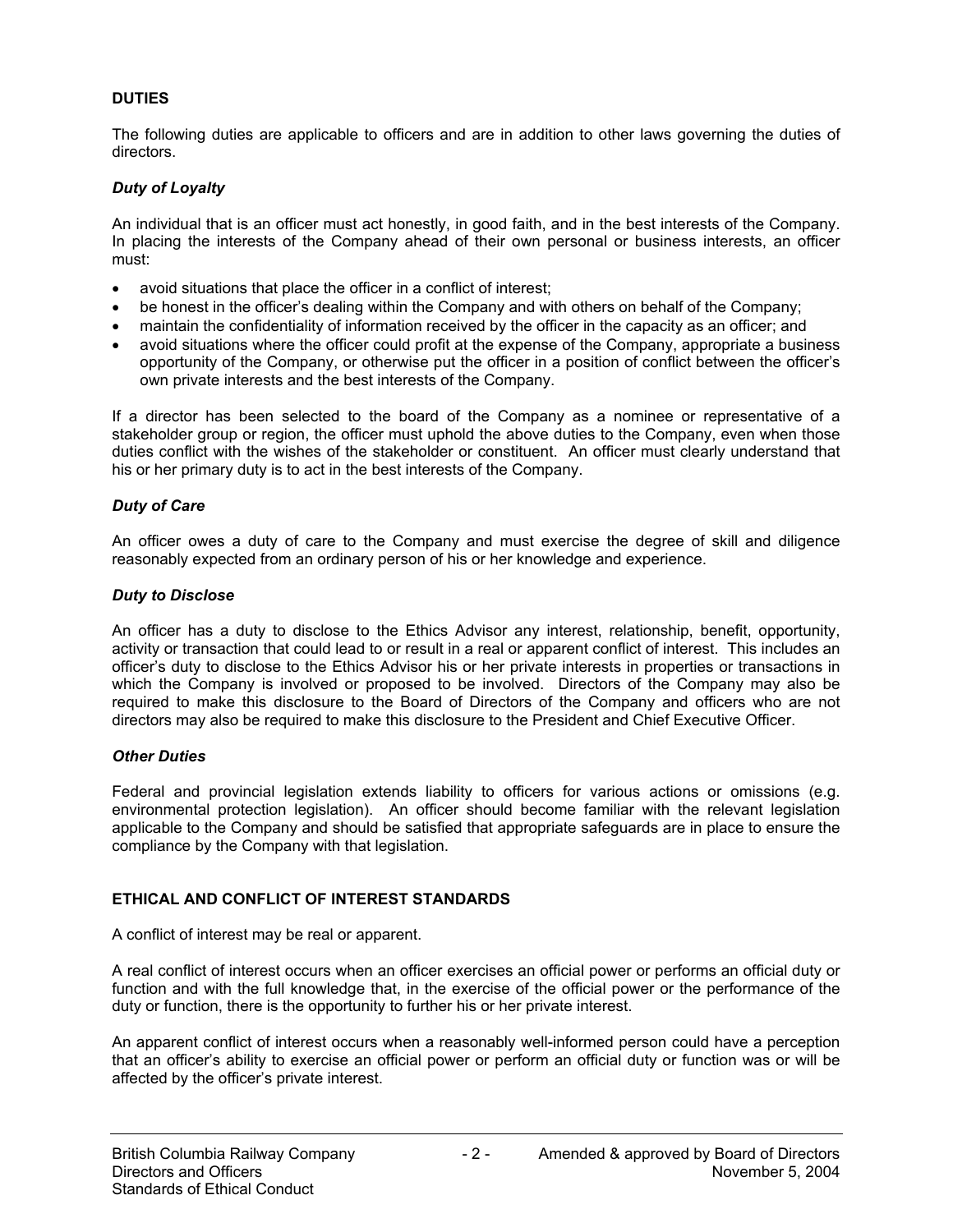An officer must perform his or her responsibilities in a manner that avoids any real or apparent conflict of interest between his or her private interests and the interests of the Company.

An officer should consult with the Ethics Advisor if in doubt about whether a real or apparent conflict of interest arises. An officer must also exercise due diligence in avoiding potential conflicts of interest in the future. Upon appointment or employment to the Company, an officer must consider, in consultation with the Ethics Advisor, whether arrangements (e.g. blind trust, divestiture) for his or her private interests and financial affairs are necessary to prevent a real or apparent conflict of interest from arising.

The following provides some specific guidance in areas where conflicts of interest or other ethical issues may arise. It is not exhaustive.

## *Furthering of Private Interests*

If an officer is directly or indirectly interested in a proposed activity or transaction with the Company or if the officer has discretionary, decision-making power which could bring about financial benefit to the officer due to his or her financial holdings or business and property interests, there is potential for a conflict of interest. At a minimum the officer must disclose these circumstances and these holdings to the Ethics Advisor. The officer's involvement in the activity or transaction should only continue if the Ethics Advisor determines that there is a compelling reason for the activity or transaction to continue.

An officer must not engage in such activities or transactions where the activity or transaction may be detrimental to the Company or where the activity is in substantial conflict with the proper discharge of the officer's duties to the Company. Officers cannot divert to themselves, their spouses, their children or a private firm or corporation in which they or any of these individuals have an interest, a business opportunity that the Company is pursuing.

### *Corporate Information and Opportunities*

An officer must not engage in any transactions for personal profit which result or may result from the officer's official position or authority or access to confidential or non-public information which the officer gains by reason of such position or authority.

Confidential information is information that is not generally available to the public that an officer receives through his or her office or employment. An officer must not use confidential information that is gained due to his or her position or authority in order to further the officer's private interests. Officers must also not disclose such information to anyone not authorized to receive such information, including spouses, associates, family, friends, or persons with whom the officer is connected by frequent or close association.

### *Preferential Treatment*

An officer must not act in his or her official role to assist others in their dealings with the Company if this may result in preferential treatment. An officer who exercises regulatory, inspection or other discretionary authority over others should disqualify themselves from dealing with individuals where the officer's relationship with the individual could bring the officer's impartiality into question.

### *Corporate Property*

An officer must not use corporate property to pursue his or her private interests or the interests of his or her spouse, associates, family, friends or persons with whom the officer is connected by frequent or close association, or a private corporation controlled by any of these individuals. Corporate property includes real and tangible items such as land, buildings, furniture, fixtures, equipment, supplies, and vehicles and also includes intangible items such as data, computer systems, reports, information, proprietary rights, patents, trademarks, copyrights, logos, name and reputation. The Company may, through prior written approval by an appropriate person within the Company, authorize an officer to use corporate property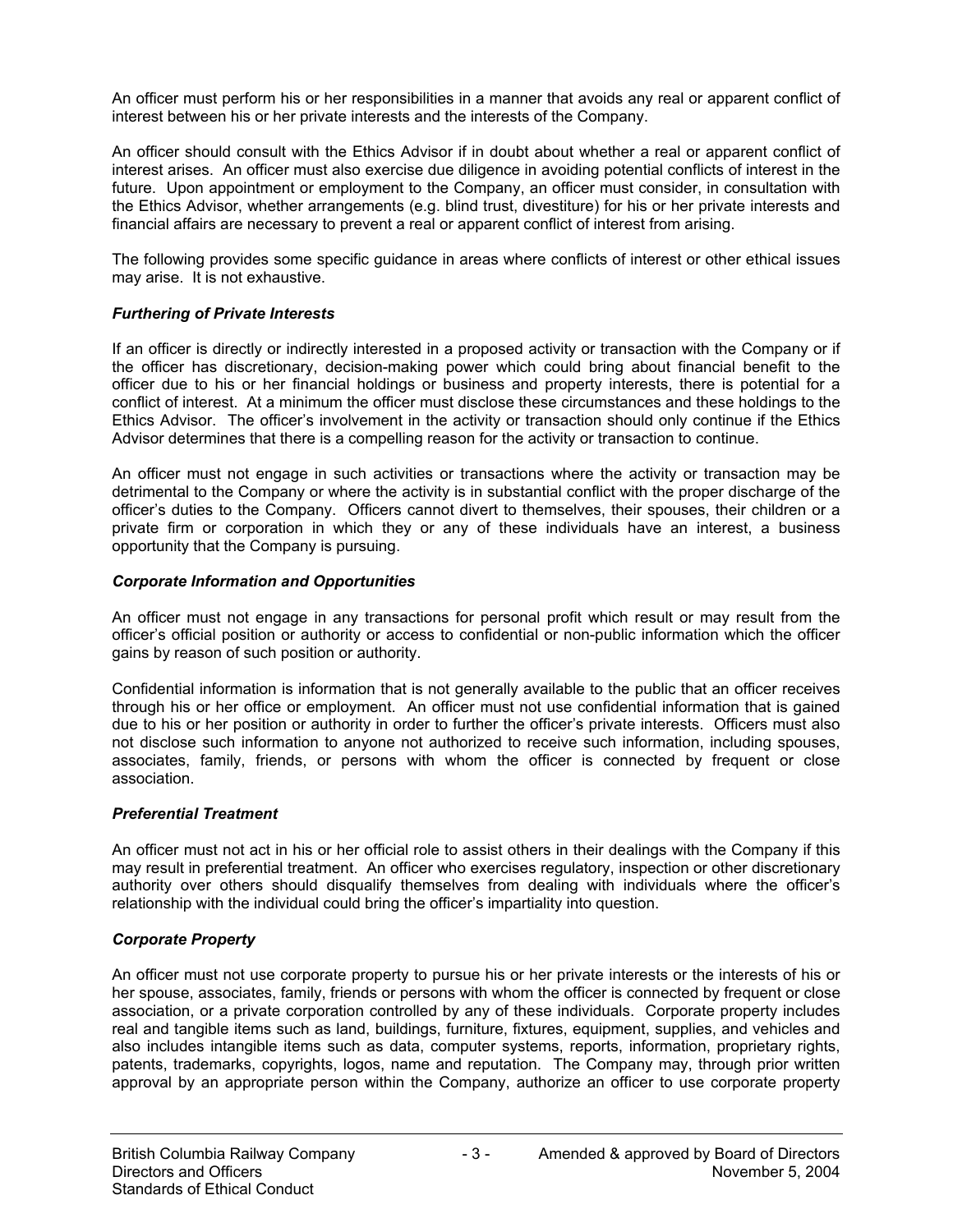where doing so does not result in additional costs to the Company, does not detract from an officer's performance of duties to the Company, and does not result in a material personal gain.

### *Gifts, Benefits and Entertainment*

An officer must not solicit or accept benefits, entertainment or gifts in exchange for or as a condition of the exercise of his or her duties or as an inducement for performing an act associated with the officer's duties or responsibilities to the Company except within the guidelines set forth below. An officer generally may accept gifts, hospitality or other benefits associated with his or her official duties and responsibilities if such gifts, hospitality or other benefits:

- are within the bounds of propriety, a normal expression of courtesy or within the normal standards of hospitality;
- would not bring suspicion on the officer's objectivity and impartiality; and
- would not compromise the integrity of the Company.

An improper gift or benefit should be returned to the person offering it as soon as practicable. If there is no opportunity to return an improper gift or benefit, or where the return may be perceived as offensive for cultural or other reasons, the gift must immediately be disclosed to the Ethics Advisor and turned over to the Ethics Advisor who will make a suitable disposition of the item.

### *Outside Activities*

An officer must not engage in employment, practice a profession, carry on a business, or hold an office or directorship, if any of these activities are likely to conflict with the officer's duties and loyalty to the Company. Officers must refrain from conduct which compromises or may be perceived to compromise their ability to carry out their duties in an impartial manner and must be mindful that the public may not distinguish between their role in the Company and their role in outside activities.

## *Post Service Restrictions*

An officer must continue to observe his or her duties of confidentiality after employment or office with the Company and is expected to refrain from taking improper advantage of his or her previous employment or office.

### *Public Comment*

An officer should not engage in activity or speak publicly on matters where this could be perceived as an official act or representation of the Company, unless the act or representation is authorized by an appropriate person within the Company. An officer should not speak publicly on matters which are likely to be an embarrassment to the Company, to bring the Company into disrepute, or to adversely affect the activities of the Company.

### *Political Activities*

Every officer is free to participate in political activities. An officer's political activities, however, must be clearly separated from activities related to his or her employment or appointment. If engaging in political activities, officers must remain impartial and retain the perception of impartiality in relation to their duties and responsibilities to the Company. Officers must not engage in political activities during working hours or use corporate facilities, equipment, or resources in support of these activities. Partisan politics must not be introduced into the workplace in any way which creates undue or inappropriate influence on employees within the Company, or persons or business enterprises with whom the Company does business. In order to ensure its independence and objectivity, the Company does not use corporate funds, goods, or services as a contribution to political parties, candidates, campaigns or referenda.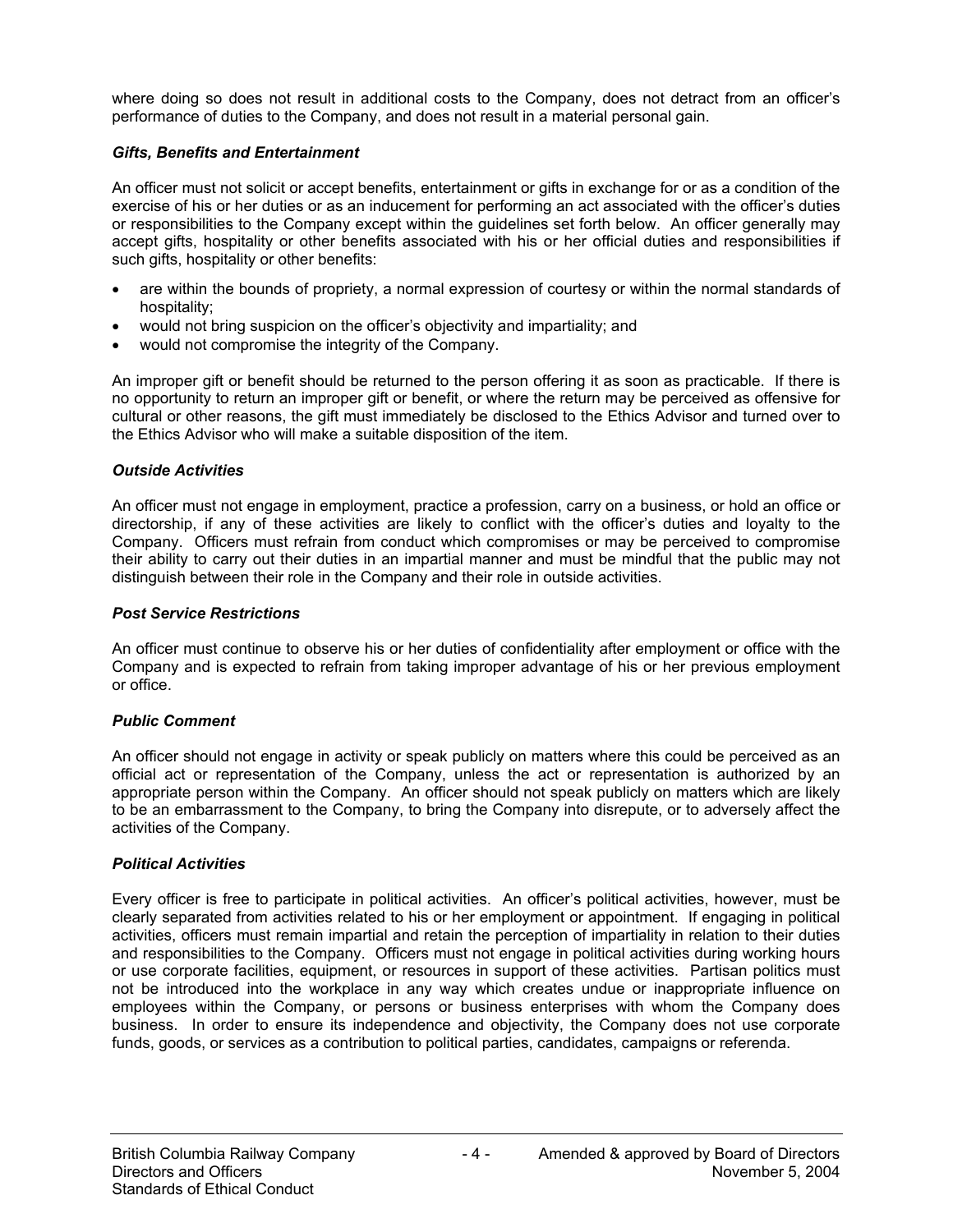## *Working Relationships*

Officers hold positions of exceptional and pervasive power and trust in relationship to all other employees and, in some cases, other officers. An officer must take the greatest possible care to ensure that the interests of the Company are not negatively affected by immediate family relationships or social/romantic relationships between the officer and an employee or other officer. Family and social/romantic relationships can lead to perceptions of favouritism, concerns about undue influence and opportunities for collusion. Additionally, social/romantic relationships can expose the officer and the Company to allegations of sexual harassment.

Before initiating a social/romantic relationship with an employee or another officer, an officer must inform the Ethics Advisor. The Ethics Advisor shall determine whether sufficient safeguards can be put in place to ensure that the interests of the Company are not compromised.

Before employing an immediate family member of an officer, the Ethics Advisor must be informed of the proposed hiring. The Ethics Advisor shall determine whether sufficient safeguards can be put in place to ensure that the interests of the Company are not compromised.

An "immediate family member" is a parent, child, spouse as defined in this policy or an individual who cohabits with the officer.

## *Allegations of Wrongdoing*

An officer has a duty to report to the Ethics Advisor any activity which he or she believes:

- contravenes the law;
- represents a real or apparent conflict of interest, a breach of these standards, or a breach of the Company's Corporate Code of Conduct Policy;
- represents a misuse of Company funds or assets; or
- represents a danger to public health, safety, or the environment.

These reports will be treated as confidential unless disclosure of the information is required by law. An officer will not be subject to discipline or reprisals for bringing forward, in good faith, allegations of wrongdoing.

Investigations of wrongdoings will be conducted in a manner that will be determined at the sole discretion of the Ethics Advisor. Where the allegations of wrongdoing concern directors, the Ethics Advisor will report the allegations and any findings of any investigations carried out to the Chair of the Board of Directors. Where the allegations of wrongdoing concern those individuals reporting to the President and Chief Executive Officer, the Ethics Advisor will report the allegations and any findings of any investigations to the President and Chief Executive Officer. In appropriate circumstances, it may be necessary for the Ethics Advisor to report the wrongdoing to the shareholder of the Company.

# **IMPLEMENTATION OF STANDARDS**

### *Administration and Enforcement of Standards*

The Company has appointed an Ethics Advisor who is responsible to:

- act as a resource to provide central responsibility for administering these standards;
- provide advice to officers on conflicts of interest, including actions for avoiding a conflict of interest (See Appendix A on actions to avoid conflicts);
- monitor the degree of compliance with these standards;
- investigate breaches and enforcement of these standards; and
- give appropriate guidance and training on ethical subjects as well as the content and meaning of these standards to officers.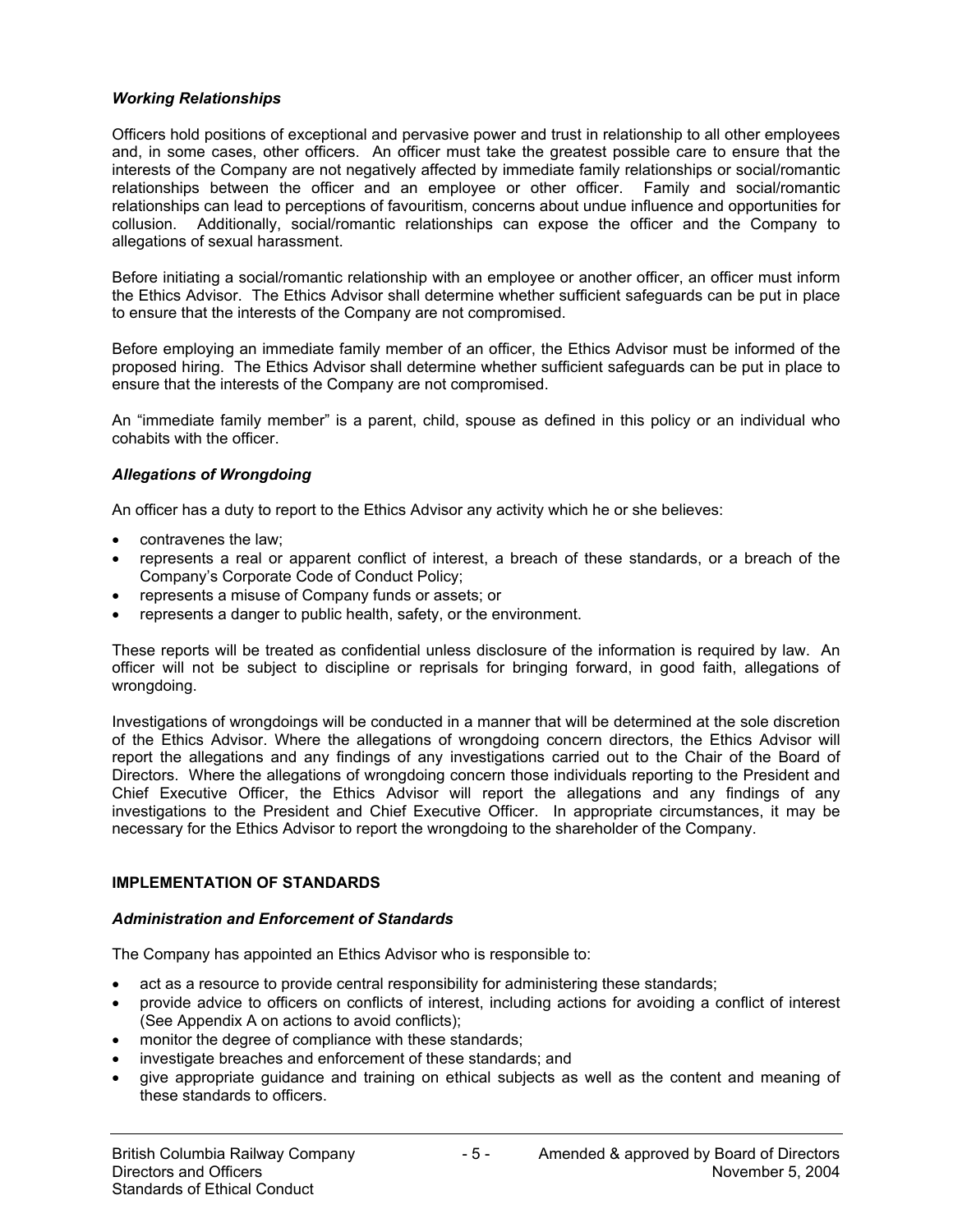# *Disclosure of Interests*

The following is required of an officer with respect to disclosure of interests:

- certification of the officer's understanding of, and agreement to comply with, these standards as a condition of appointment or employment;
- completion, upon appointment, of a formal written disclosure of any interests that would create a conflict for the officer, whether those interests pertain to the officer, the officer's spouse, the officer's children or a firm or corporation controlled by any of these individuals;
- annual certification of the officer's understanding and agreement to comply with these standards and of the officer's compliance with these standards;
- supplementary disclosure by the officer to the Ethics Advisor when and if a material change in circumstances occurs which creates a conflict of interest or a potential for a conflict of interest;
- incidental disclosure to the Ethics Advisor where a real or apparent conflict arises during the course of a meeting or in other instances where the conflict has not previously been realized or disclosed; and
- after consultation with the Ethics Advisor, disclosure to the Board of Directors of the Company or, in the case of an officer who is not a director, to the officer's immediate superior or the President and Chief Executive Officer.

All documentation provided by officers disclosing their interests will be retained by the Ethics Advisor who will ensure that it is kept in a secure location and remains confidential unless disclosure of the documentation is required by law.

### **CONSEQUENCES/SANCTIONS FOR A BREACH**

In the event of a breach of these standards or a failure to remedy or disclose a conflict of interest, appropriate action should reflect the nature, magnitude and seriousness of the breach. The Ethics Advisor will recommend to the Chair or the President and Chief Executive Officer which of the following actions should be taken:

- the officer may be required to undertake an appropriate level of education or training;
- the officer may be reprimanded;
- the officer may be required to make full restitution to the Company;
- the officer may be removed from his or her responsibilities and be given alternate responsibilities;
- the officer may be suspended from his or her position at the Company for a period of time;
- the officer may be offered the opportunity to resign his or her position with the Company;
- the officer may be dismissed from his or her position; or
- the Company may consider taking legal action against the officer or referring the matter to the Attorney General.

This is not an exhaustive list and does not preclude any other sanctions or courses of action that might be available to government or the Company for a breach of these standards.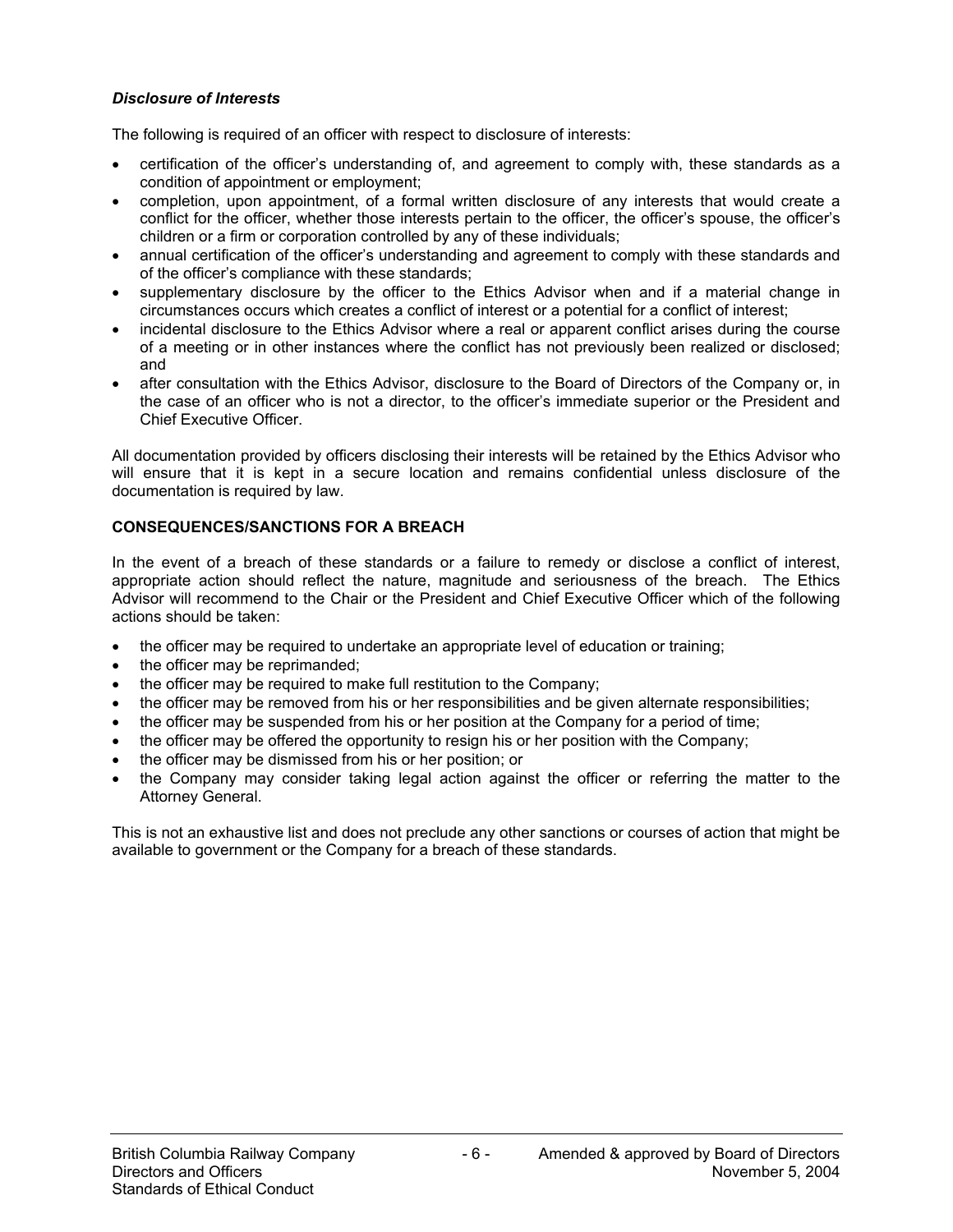### **APPENDIX A GUIDELINES ON PROCEDURES FOR ETHICAL CONDUCT**

## **POSSIBLE ACTIONS FOR AVOIDING CONFLICTS**

The following is a list of actions that may be taken to remedy or avoid a conflict of interest. Officers should be familiar with the range of actions that can be taken to remedy or avoid a conflict of interest.

### *Disclosure of Interests*

A minimum first step in avoiding or responding to a conflict of interest is to disclose the interest. Financial assets or investments which are directly or indirectly connected to the content of an officer's work should be disclosed to the Ethics Advisor and, after consultation with the Ethics Advisor, to the Board of Directors of the Company. Other areas referenced in the standards where a conflict of interest may arise (e.g. outside activities, gifts) should be disclosed to the Ethics Advisor.

### *Abstaining*

An officer who has reasonable grounds to believe that he or she has a conflict of interest in a matter may, if present at a meeting considering the matter:

- disclose the general nature of the conflict of interest to the Board of Directors of the Company or other appropriate person; and
- abstain from voting on the matter.

### *Recusal*

Recusal is not the same as abstaining where the officer will not vote, but may participate in discussions on a matter. Recusal means that an officer will not participate in deliberations or debates, make recommendations, give advice, consider findings, or in any other way assume responsibility for, or participate in, the work or decision-making relating to the matter where there is a potential conflict of interest. The recusing person should also not exercise any authority relating to the matter, including assigning the matter to a subordinate who reports to him or her.

### *Approval*

Where the officer has disclosed the conflict of interest but there is a compelling case for the officer or the Company to continue the activity or to hold the interest despite the conflict, prior written approval of the Ethics Advisor to continue with the activity must be obtained. This approval may require discussion with the Board of Directors of the Company.

### *Resignation*

Where a conflict of interest exists concerning an officer's appointment, office or position with another organization, the conflict may be removed if the officer resigns from the other office or position or from the Company

### *Divestiture*

Where an officer owns or has a substantial interest in real or personal assets and ownership of those assets presents a conflict of interest, the conflict may be removed by divesting of the assets, or selling them to a third party. Divestiture is most appropriate before holding a position or becoming involved with a business activity where a conflict may be created. Divestiture as a remedy will be inappropriate if, for example, a gain, profit, reward, change in value or benefit has already been realized and in such instances, other remedies such as a blind trust or a management agreement may need to be considered.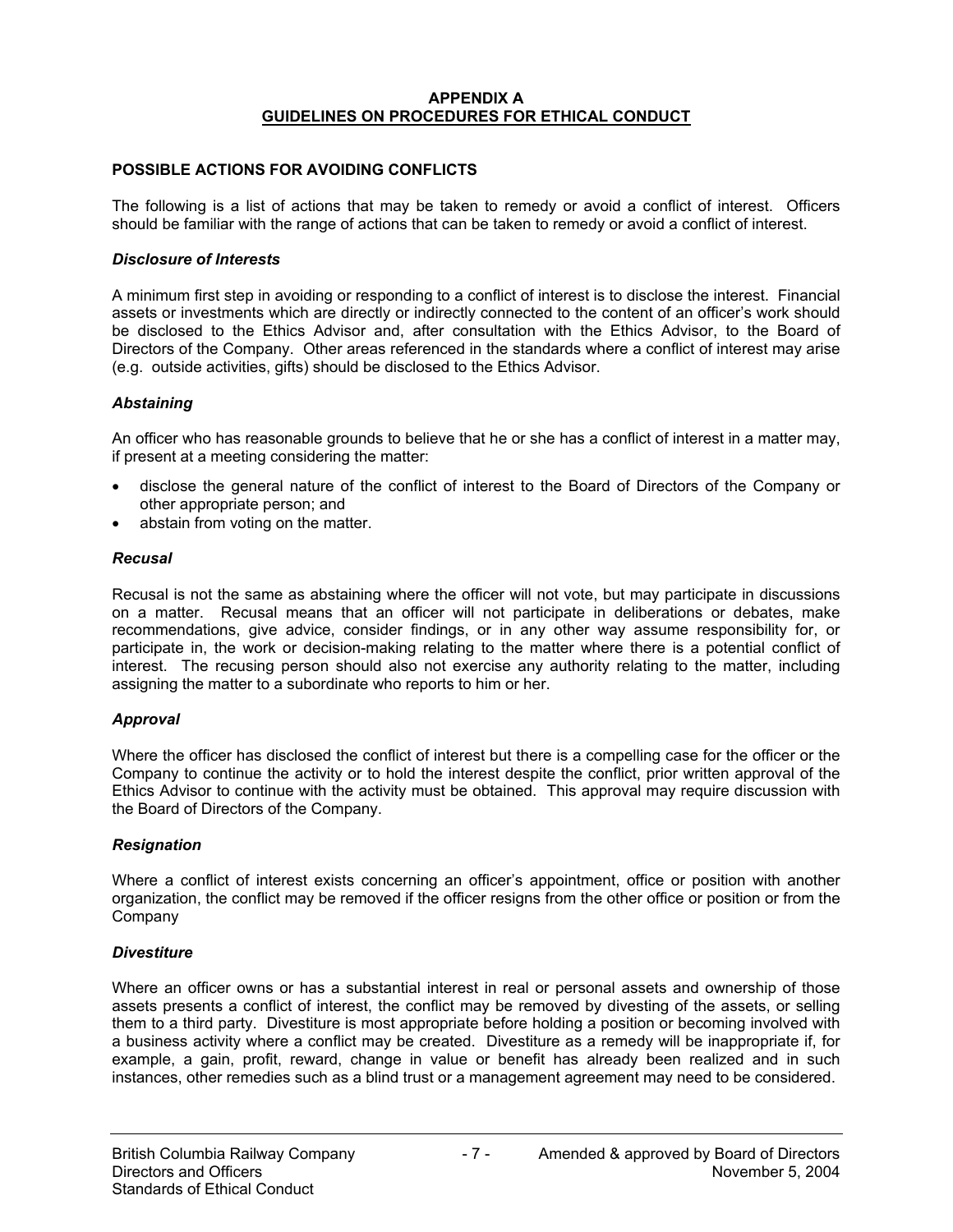# *Blind Trust or Management Agreement*

Where an officer has significant assets that are likely to place him or her in a conflict of interest, then the officer may consider entrusting those assets to an independent trustee for management. The trust or management agreement should have the following characteristics:

- the provisions of the trust should be approved by the Ethics Advisor;
- the trustee must be a person who is at arm's length with the officer and approved by the Ethics Advisor;
- the officer does not control any of the management decisions affecting the trust assets; and
- the trust may allow the trustee to provide the officer with a written report on the value of the assets, but not the nature of the assets.

## *Return*

An improper gift or benefit should be returned to the person offering it as soon as practicable. If there is no opportunity to return an improper gift or benefit or where the return may be perceived as offensive for cultural or other reasons, the gift or benefit must immediately be disclosed and turned over to the Ethics Advisor who will make a suitable disposition of the item.